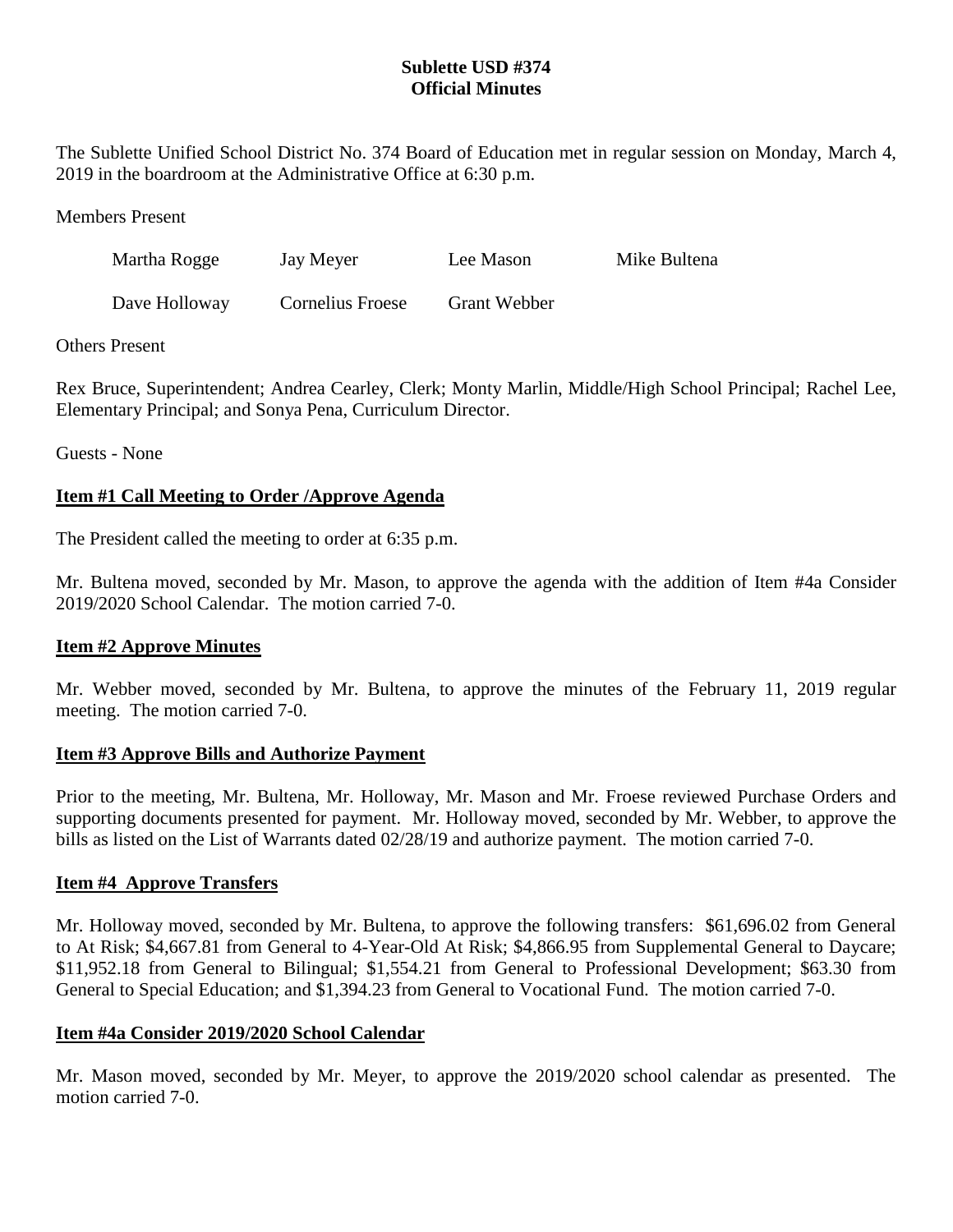Board Minutes Page 2 March 4, 2019

## **PUBLIC FORUM**

Mrs. Rogge reported that the Sublette Public Schools Foundation has received some very nice memorial donations to the Weekend Food project and the foundation will also be issuing two teacher grants in the spring and fall.

## **Reports**

#### Curriculum

Mrs. Pena reported the students, parents and teachers' surveys have been completed and the results shared. She has been working on the accreditation report which is due April 1<sup>st</sup> before the accreditation visit on April 17<sup>th</sup>. She wasn't able to attend the accreditation meeting in Manhattan last weekend because of the snow storm. She has submitted another newspaper article to the paper.

#### Principals

Mrs. Lee reported the 5<sup>th</sup> and 6<sup>th</sup> grade students attended the Regional Science Fair at SCCC last Saturday and 29 students qualified to advance to the State Science Fair in Wichita on March 29th. 5<sup>th</sup> grade student Sarah Dardis received a 1<sup>st</sup> Place Over-all award. Mrs. Lee was very proud of all the students and teachers who helped with these science projects. She also commented on the roller skating at the elementary which was grant funded; Read Across America was held March 1<sup>st</sup>; and the Weekend Backpack project continues to be very successful.

Mr. Marlin reported 12 Juniors took the free ACT test on February 20<sup>th</sup>; League Music was also held on February 20<sup>th</sup> with the majority of our choir and band students receiving I ratings; 6 high school girls sang at State Honor Choir in Wichita on Feb. 23<sup>rd</sup>; both middle school Quiz Bowl teams placed 1st at League; the middle school Topeka trip is planned for March 19<sup>th</sup> and 20<sup>th</sup>; and he shared a letter from the American Red Cross thanking the students and their sponsor John Ornelas for their volunteer work in organizing numerous blood drives and exceeding their goals for units of blood collected which resulted in \$3,000 in scholarships in May of 2018.

## Activities Director

Mr. Marlin gave the report for Mr. Carter who was at a coaches meeting. He reported that at the recent league meeting, they voted to include 8-man football teams in our league.

#### SWPRSC/HPEC

Mrs. Rogge reported on the SWPRSC Board meeting and that they have hired Kim Mauck as the new executive director. Mr. Bultena reported on the HPEC meeting.

#### Superintendent:

Mr. Bruce reported the SWPRSC (with the assistance of Carl Perkins money) has bought three virtual goggles which have the ability to show 3-D pictures of the heart, etc. which he would like to borrow and experiment with in the classroom. He thanked Mrs. Rogge for her hard work in helping hire the new executive director for SWPRSC. He reported the school finance legislation will be going on after Spring Break. Mr. Bruce thanked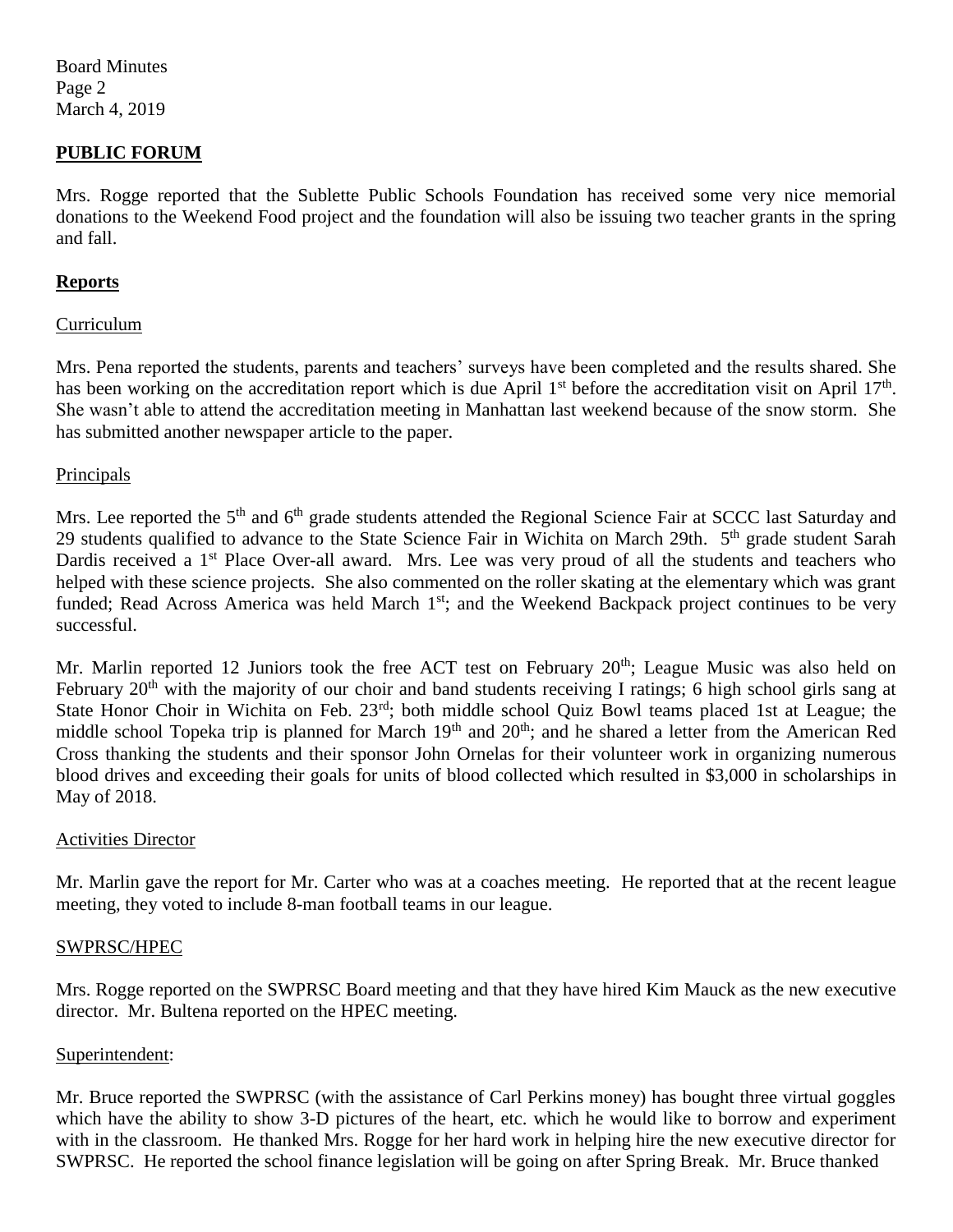Board Minutes Page 3 March 4, 2019

our maintenance staff for all the snow removal they have had to do especially with it falling on the weekends! Ashley Winger and Will Johnson have worked on a new Power, Structural and Technical Ag CTE Pathways. Mr. Bruce reported to the Board that on the recommendation of the CDC and the Haskell County Health Department, the school buildings implemented a policy for students/staff testing positive with the flu to stay out of school for seven days.

## **Item #5 Executive Session – Non-Elected Personnel**

Mrs. Rogge moved, seconded by Mr. Holloway, to go into executive session to discuss an individual employee's performance and a potential employee pursuant to non-elected personnel exception under KOMA, to include Mr. Marlin, Mrs. Lee and Mr. Bruce in executive session, and the open meeting will resume in the boardroom at 7:40 p.m. The motion carried 7-0.

The Board reconvened to open session at 7:40 p.m.

Mrs. Rogge moved, seconded by Mr. Holloway, to go into executive session to discuss an individual employee's performance and a potential employee pursuant to non-elected personnel exception under KOMA, to include Mr. Bruce in executive session, and the open meeting will resume in the boardroom at 7:55 p.m. The motion carried 7-0.

The Board reconvened to open session at 7:55 p.m.

## **Item #6 Resignations**

Mr. Mason moved, seconded by Mr. Bultena, to accept the resignation of Matthew Lambert as high school Business/Computer teacher with regret. The motion carried 7-0.

Mr. Meyer moved, seconded by Mr. Webber, to accept the resignation of Mallory Ginn as 4<sup>th</sup> grade teacher and Cheer coach with regret. The motion carried 7-0.

Mr. Bultena moved, seconded by Mr. Holloway, to accept the resignation of Kristi Hensley as high school Language Arts teacher. The motion carried 7-0.

## **Item #7 Contract Approval**

Mr. Bultena moved, seconded by Mr. Holloway, to approve the contract of Kandice Dance as high school Language Arts teacher. The motion carried 7-0.

Mr. Bultena moved, seconded by Mr. Mason, to extend the contract of Owen M. Marlin, Middle/High School Principal, one year to June 1, 2021. The motion carried 7-0.

Mr. Webber moved, seconded by Mr. Mason, to extend the contract of Rachel Lee, Elementary Principal, one year to June 1, 2021. The motion carried 7-0.